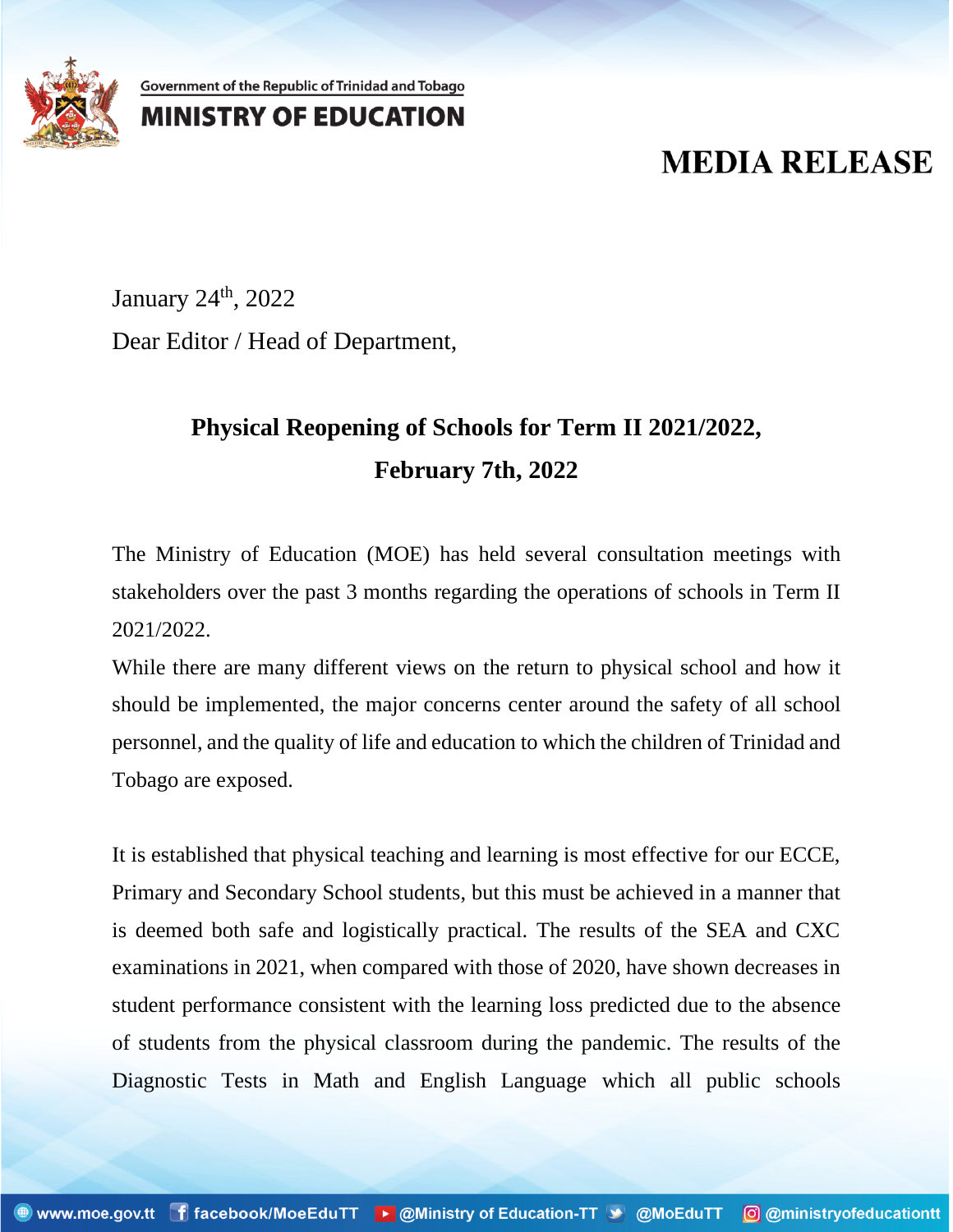administered in October 2021 also identified gaps in student achievement across levels in these fundamental areas.

Since March 2020, teaching and learning has taken place mainly using the online modality. The GORTT has approached physical attendance of students using a phased, incremental approach, allowing administrators to develop and adjust policies, systems for monitoring and school operations on small cohorts to avoid overwhelming the system.

Students of Forms 4-6 have attended school physically from February-July 2021 and October - December 2021 and are still in physical attendance at this time. In addition, physical examinations, involving thousands of our students, have been held for SEA in 2020 and 2021, as well as CSEC and CAPE, held in June 2020, January 2021, June 2021, and, most recently, January 2022.

The conduct of physical school and examinations in Trinidad and Tobago during the pandemic has been challenging, as it is globally. It has required the understanding and cooperation of all school personnel, including parents, and adjustments to school operations which promote safety. These include:

- Maintenance of entry protocols- including hand washing, temperature checks and sanitization;
- Masking of school personnel at all times;
- Operations of schools at a capacity level which allows for distancing requirements;
- Provision of an adequate supply of cleaning agents and safety equipment to schools;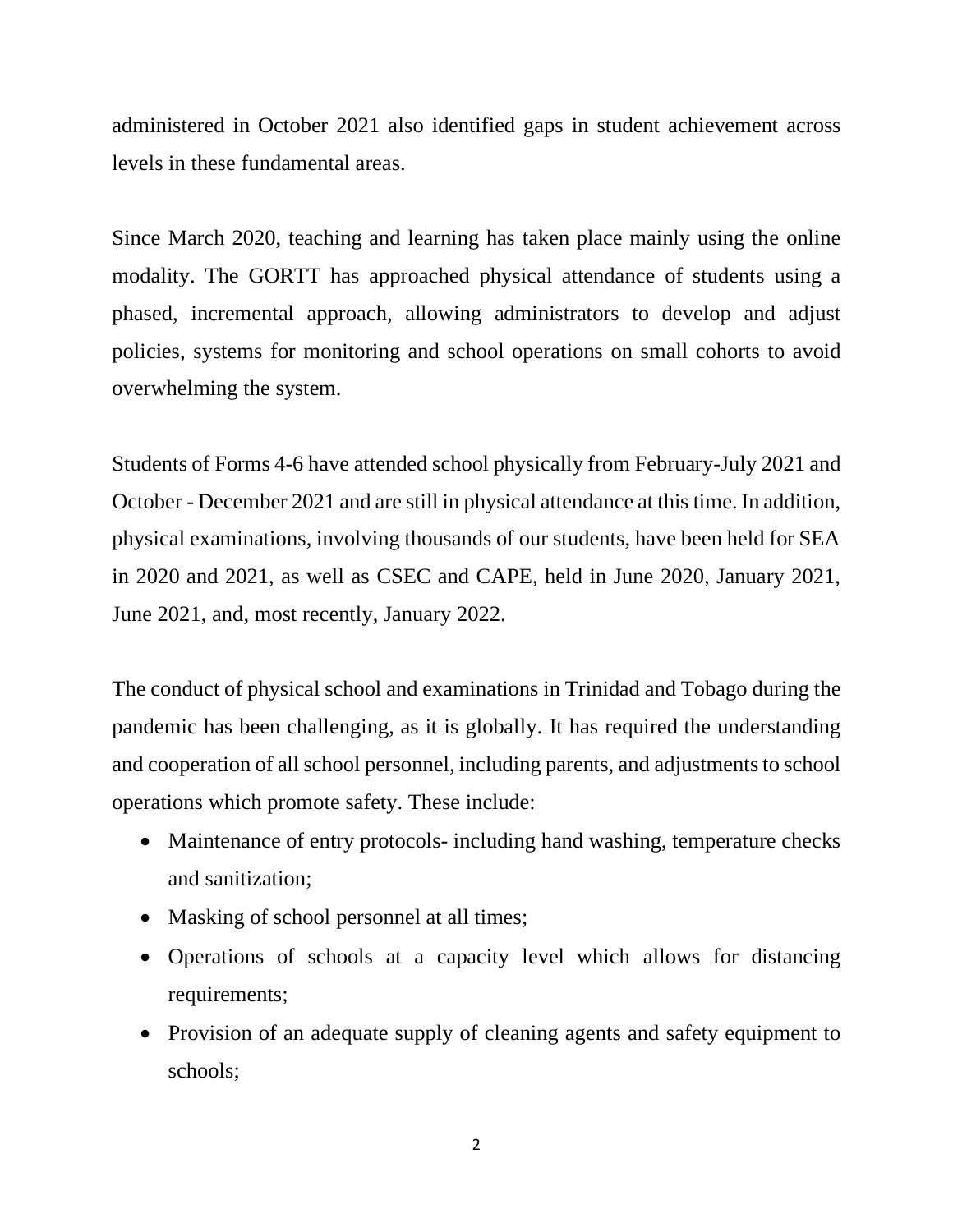- Amendment of the janitorial regimen at schools to include more frequent cleaning, especially in high touch/ high traffic areas;
- Formalization of the collaboration between the MOE and the Ministry of Health (MOH), with specific personnel assigned to assist schools in COVID-19 management;
- Clear communication of COVID-19 management procedures, and the availability of support to schools for implementation;
- Availability of COVID-19 vaccines

The Ministry of Education remains committed to working with and learning from all stakeholders and making decisions in the best interest of the nation's children. In light of all considerations, the following decisions have been taken regarding the physical re-opening of schools in Term II 2021/22:

- 1. Students of Forms 1-3 or equivalent are required to return to the physical classroom on February 7th, 2022 on a rotational basis - the details of this arrangement for each school will be communicated to parents and students by Principals, but **all students should be required to attend school physically at minimum 2 days per week, and 5 days in a 10-day cycle.**
- 2. Students who are not rostered for physical attendance are to be assigned asynchronous assignments. It is recognized that since February 2021, many teachers have been assigning asynchronous work for Forms 1-3 as they straddle both online and physical classes. Teachers have, and will continue to receive guidance and training in methods for maximizing hybrid teaching approaches such as the flipped classroom, so that the effectiveness of asynchronous classes will be maximized. Teachers have also received the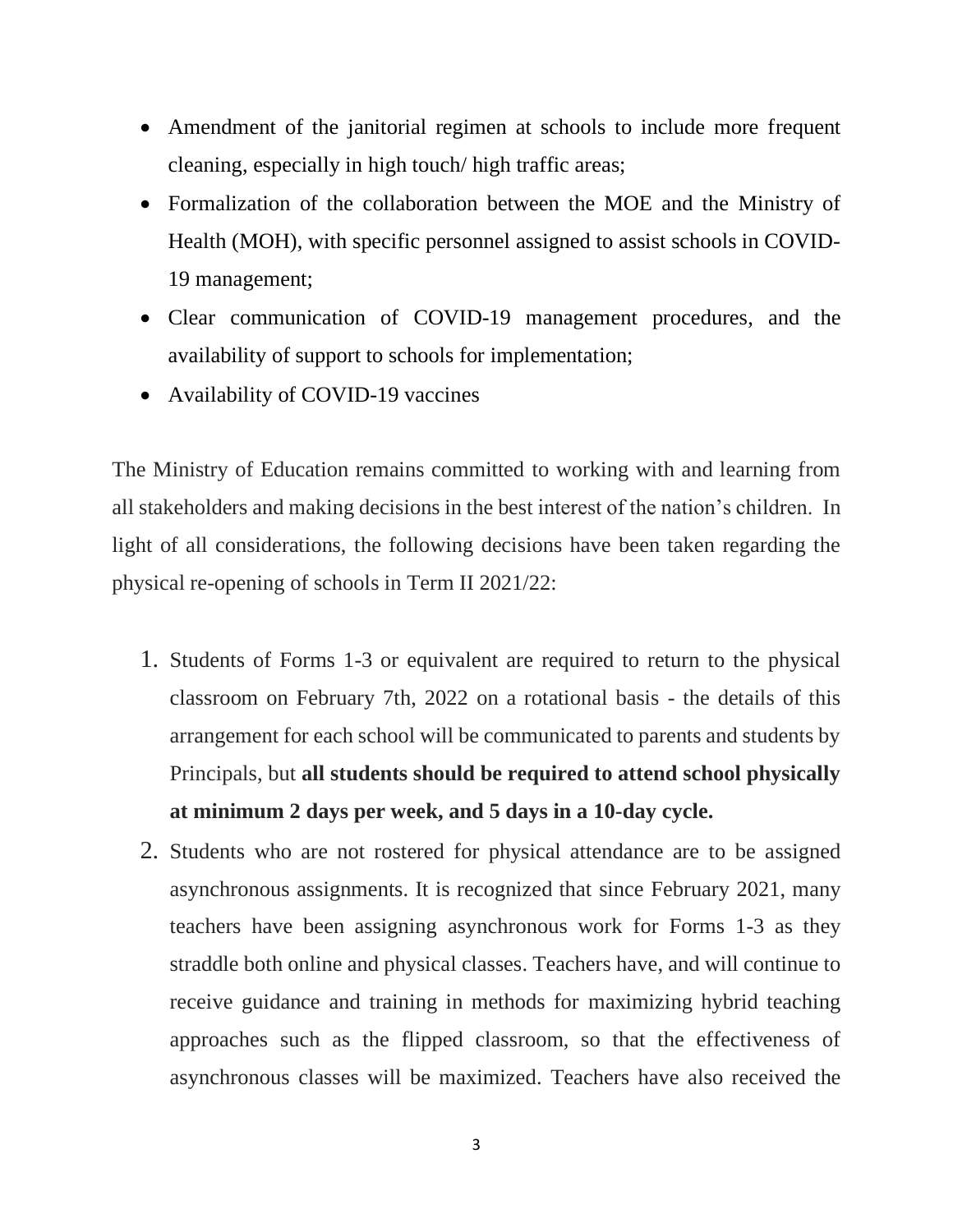critical areas for curriculum completion, which will allow them to make the most of physical classes with students.

- 3. Standard 5 students are required to attend school physically from February 7th - March 29th; 8:30a.m. to 2p.m., 4 days a week, in preparation for the SEA on March  $31<sup>st</sup> 2022$ . On Wednesdays, teaching should be virtual to allow for thorough school cleaning.
- 4. For the duration of the Academic Year, schools will be mandated to relax school uniform requirements, especially with regard to the colour and type of school shoes. The requisite memo will be sent to Principals, who will guide parents or guardians accordingly.
- 5. The School Feeding Program, which is already in operation for Term II, will continue to be available to eligible students in physical attendance. School Transport will resume when attendance numbers are finalized.
- 6. Where approved, as presently obtains, temporary virtual school operation will be utilized, on a case-by-case basis, as a part of the overall COVID management strategy.

On the basis of the decisions taken above, detailed Guidelines will be sent to schools via Circular Memorandum, and made available to the public, as the cooperation of parents continues to be crucial to the operations of schools, especially in this time of transition.

The Government maintains the position that COVID-19 vaccines are available, and continue to be the best protection against becoming grievously ill if students contract the virus. Parents are therefore strongly encouraged to vaccinate eligible children as they return to the classroom.

4